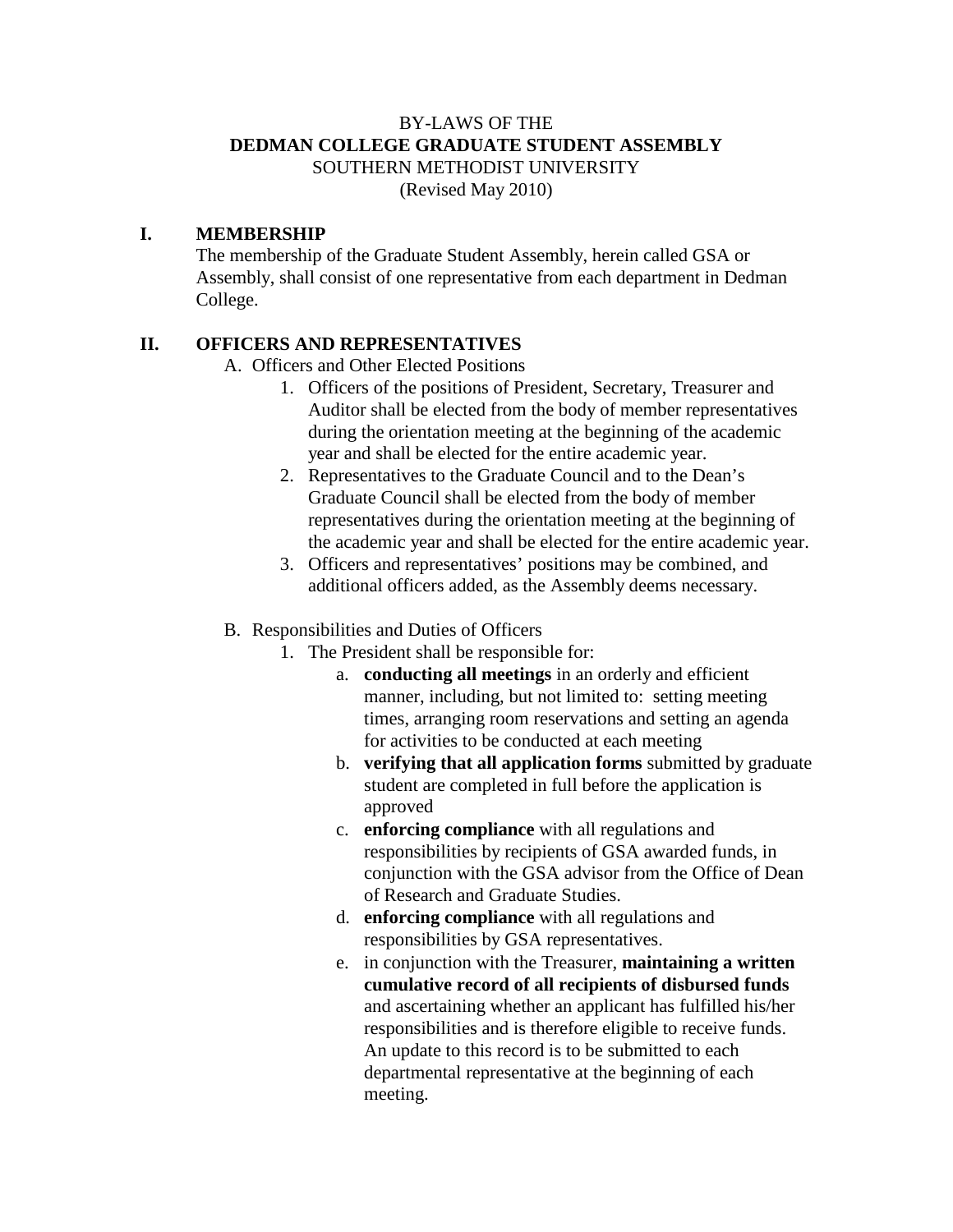- f. **ensuring that each department** in Dedman College has made provisions for its students to have representation in the GSA.
- 2. The Treasurer shall be responsible for:
	- a. **maintaining the financial records** of the GSA, including but not limited to: proper disbursement of funds to studentrecipients, accounting for debits and credits of funds.
	- b. **maintaining a file** of all completed application forms and receipts.
	- c. in conjunction with the President, **maintaining a record** as indicated above.
- 3. The Secretary shall be responsible for:
	- a. **taking the minutes at each meeting and providing written copy** of the minutes to each member and the sponsor at least five business days prior to the next meeting.
	- b. **disseminating all written materials** necessary for the conduct of an upcoming meeting at least five business days prior to that meeting.
	- c. in conjunction with each departmental representative, **maintaining a written cumulative record of all recipients** of GSA funds for that department. This record should include, at the minimum, information regarding purpose of funding and dates funds were approved for disbursement. An update to this record is to be submitted to GSA president at the beginning of each meeting.
- 4. The Auditor shall be responsible for:
	- a. **reviewing the financial records** of the GSA in conjunction with the Treasurer, including but not limited to: proper disbursement of funds to studentrecipients, accounting for debits and credits of funds and the end of each semester.
	- b. **providing a written assessment** of the state of financial affairs to the President.
- C. Responsibilities and Duties of Representatives
	- 1. The GSA Department Representatives shall be responsible for:
		- a. in conjunction with the Secretary, **maintaining a record** as indicated in Section II.B.3.c above.
		- b. **informing all graduate students** in their department of the activities, purposes and procedures (as appropriate) of the GSA.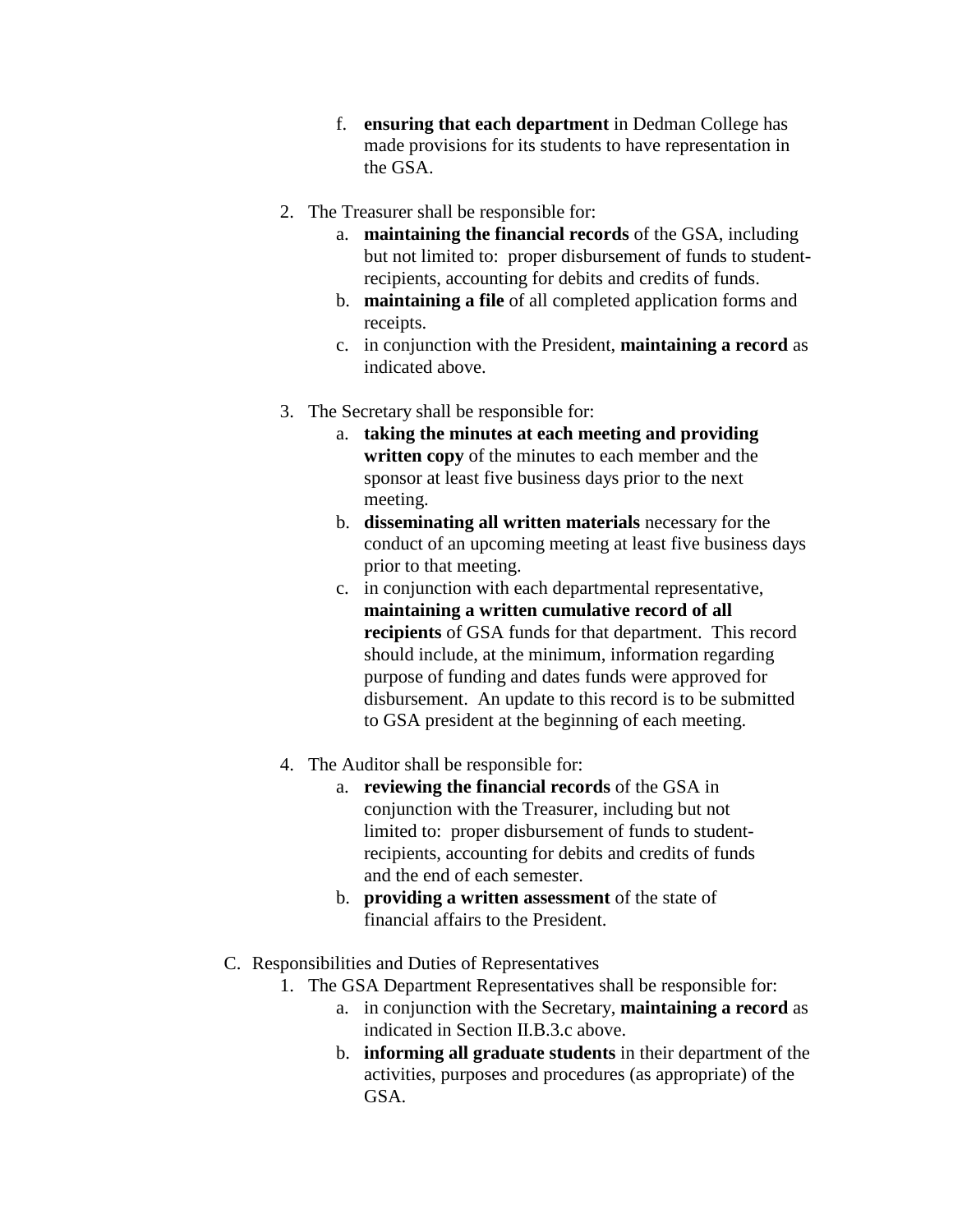- c. **compiling all forms** as necessary for a successful application by a graduate student seeking funds from GSA. This includes collection of copies of all receipts for expenditures funded by the GSA. Representatives are further charged with verification that said receipts are in accord with the student's stated purpose for usage in his/her application.
- d. **informing all student applicants** of the responsibilities and regulations regarding appropriate usage of GSA disbursed funds and consequences for inappropriate usage.
- e. **prioritizing all applications** in accord with the guidelines stipulated in Section V.E of these By-laws.
- f. **conveying GSA** funds (checks) to successful applicants.
- g. **verifying the eligibility of applicants** the representative should not bring before the Assembly applications from students who:
	- i. have not provided receipts for previous funding
	- ii. have not completed all necessary forms
	- iii. are not currently registered as students.

# **III. MEETINGS**

- A. The first meeting of the GSA shall be set each academic year by the newly elected Assembly during the orientation meeting called by the GSA advisor from the Office of the Dean of Research and Graduate Studies.
- B. Four members and one officer shall constitute a quorum necessary for the conduct of business.
- C. A representative unable to attend any meeting is responsible for appointing a substitute from his/her department for that meeting.
- D. Any graduate student of Dedman College whose department has not sent a representative may contact any representative or officer of the GSA in order to process his/her request for funding.

### **IV. APPLYING FOR GSA FUNDS**

- A. Those applicants receiving funds from their Academic Department must obtain those funds before applying to the Assembly.
- B. Those applicants receiving funds from a source other than GSA (including their Academic Department, the Dean of Research and Graduate Studies, etc.) must disclose the source of the funds as well as the amount of the funds.
- C. The difference between the applicant's expenses and their total outside funding cannot exceed the amount of funding they receive from GSA.
- D. Applicants who have exhausted all other sources of funding (including their Academic Department and GSA) and have more expenses to be covered can then apply to the Dean of Research and Graduate Studies for extra funds.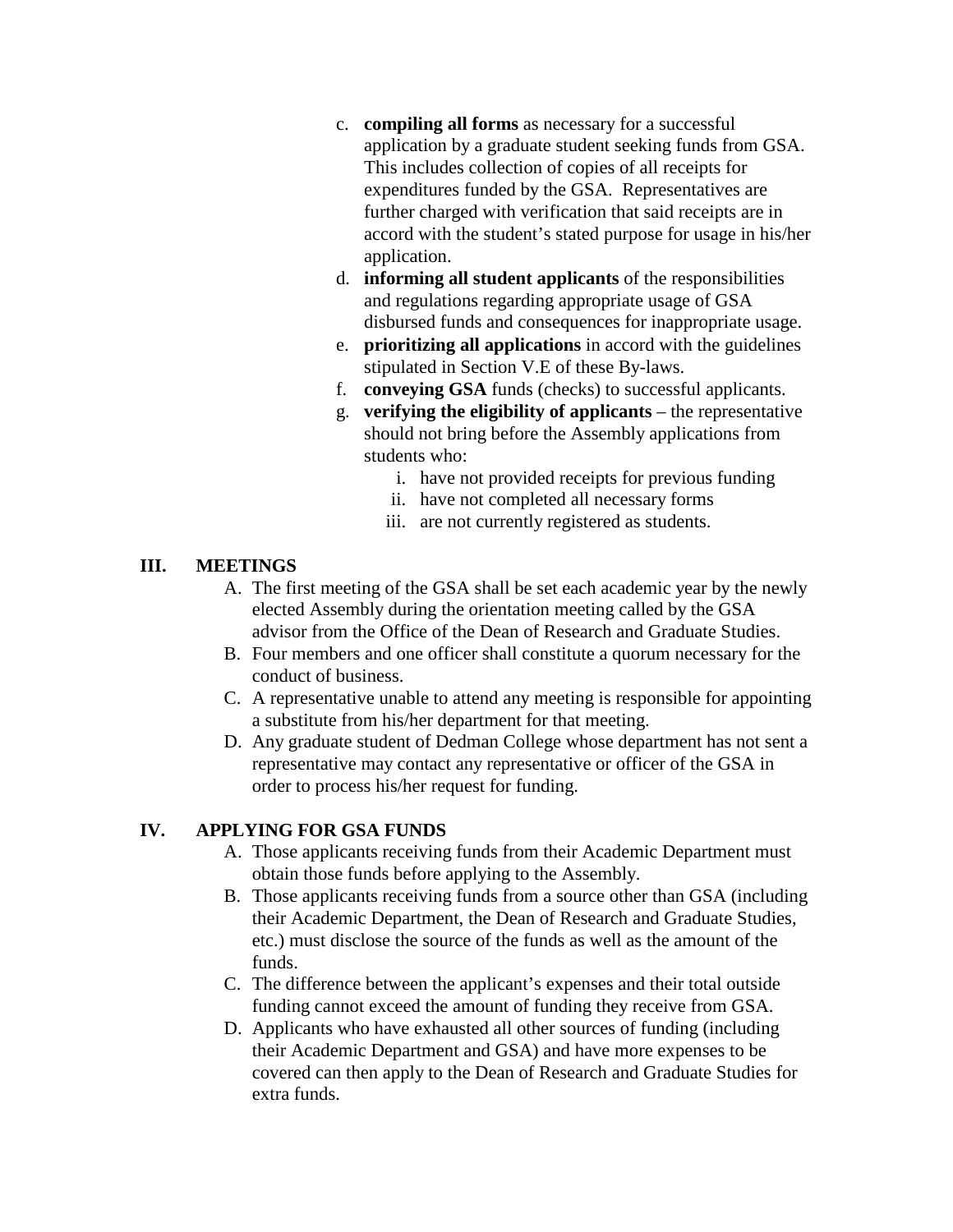# **V. DISTRIBUTION OF FUNDS**

- A. At the beginning of each academic year, the Assembly shall review policies that govern the distribution of its funds.
- B. Members of the Assembly shall also be eligible to receive funds according to the policies set forth.
- C. There shall be no limit set on the amount of money distributed each semester to any one department, except for those described in Section V.E., Category III.
- D. To ensure equitable distribution at each meeting, the Assembly, in accord with the budget, shall determine the amount of funds to be allocated to each department. If a department:
	- 1. **has no funding requests** during a particular meeting, the monies allocated for that department are to be returned to the pool of funds available for allocation at that meeting and redistributed equally among those departments with applications for funds.
	- 2. **uses only a portion of the monies allocated** to it at a particular meeting, then the remaining monies are to be returned to the pool of funds available for allocation at that meeting and redistributed equally among those departments with application for funds.
	- 3. **cannot fund all of the applicants at a particular meeting**, the non-funded applications shall be held over for consideration at the next meeting. However, these "hold-over" applications shall not receive special consideration outside the guidelines stipulated in Section V.E. below. That is, all applications to be considered at a particular meeting must be presented according to the prescribed prioritization. Any application and/or expenditure not funded during the previous academic year is no longer eligible for funding (that is, it cannot be "carried over" for consideration during the next academic year).
- E. Prioritization of funding applications (*as approved on 05/05/10*): Representatives are responsible for prioritizing and ranking the applications from their department according to the Criteria below.
	- Criterion 1: The representative will first prioritize his/her department's applications according to Category, with Category I receiving highest priority. *Exception (as approved by an amendment on 11/2/07): If a Category I applicant has received funding within the academic year but a Category II applicant has not received money in the academic year, then the Category II application receives priority*.

### **Category I: Thesis and dissertation related expenditures.**

- a. Presentation of a paper at a convention/conference.
- b. Travel required for research (not including attendance of a conference/convention)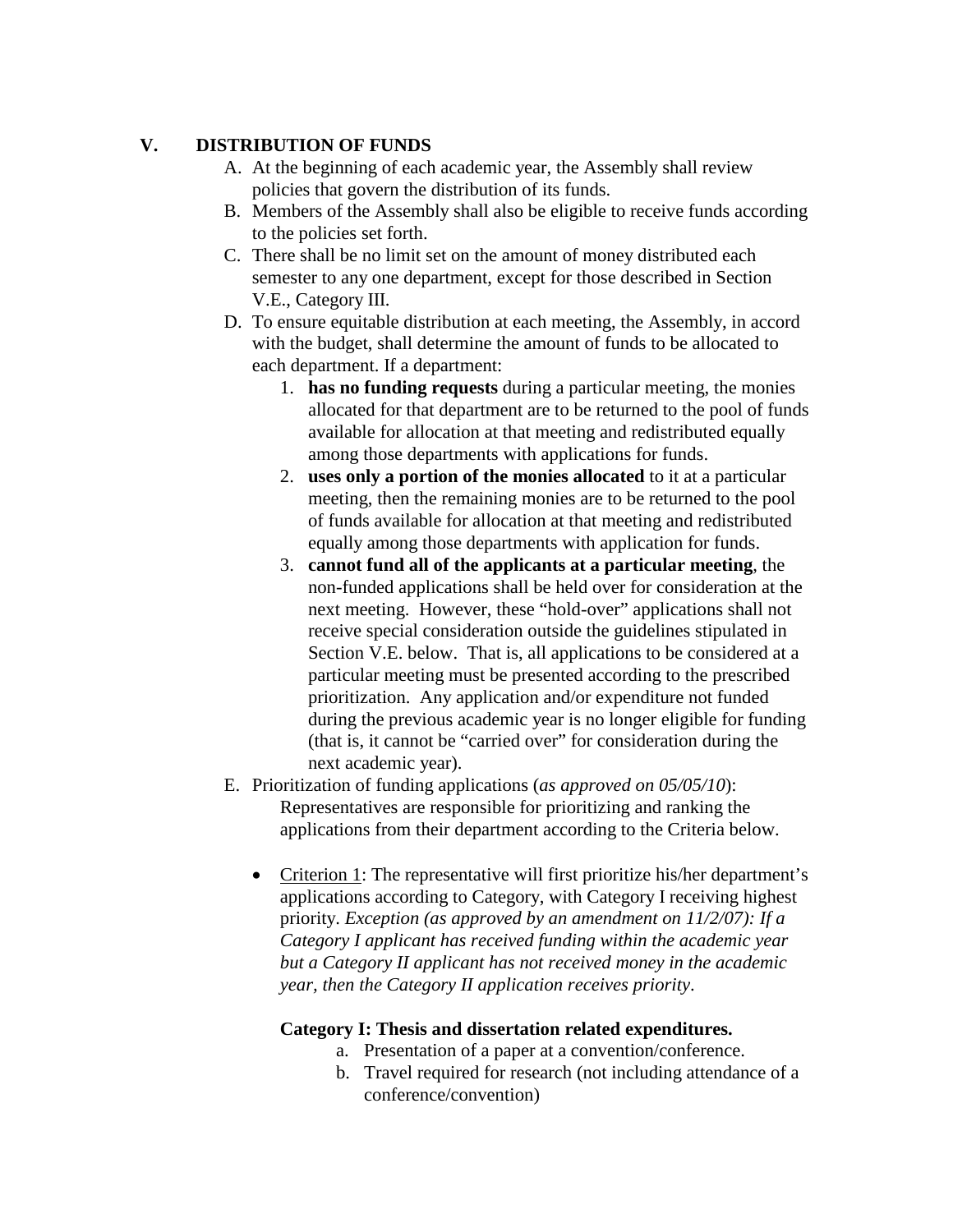c. Other thesis/dissertation related expenditures except for book or software purchases, photocopying and thesis/dissertation publishing.

#### **Category II: Convention expenses not covered in Category I.**

(Including per mile allowance, lodging and registration fees for attendance of a convention/conference)

#### **Category III: Photocopying.**

For students at the thesis/dissertation stage.

#### **Category IV: Fee for one-year membership in professional organization(s) directly related to the student's field of study.**

Students shall be eligible to receive up to \$60 in membership fees. Note: This includes one-time, one-year subscription to professional journal(s) relating to the student's field of study.

#### **Category V: Speaker related expenses (includes honorariums and travel).**

#### **Category VI: Miscellaneous awards.**

(Applications in this Category must meet the criterion that they will benefit the graduate students of the College as a whole.)

- Criterion 2: The applicant that has received the least total dollar amount of GSA funds in the past 2 years shall receive first consideration.
- Criterion 3: The applicant with the greatest amount of *unfunded* budget expenditures shall receive first consideration.
- Criterion 4: The applicant who submitted his/her application first shall receive first consideration.
- Criterion 5: If two or more applications are otherwise equivalent, the department representative may split the available funds between the applicants.
- F. Applications for reimbursement of expenditures that have already been incurred by the student MUST be complete upon submission. In other words, the application will not be considered until all forms and supporting materials (including receipts) have been provided. Receipts must support the stated purpose of funding as approved by the GSA. Applications for funding can be approved prior to the date of the expenditure if all conditions for approval are met other than the provision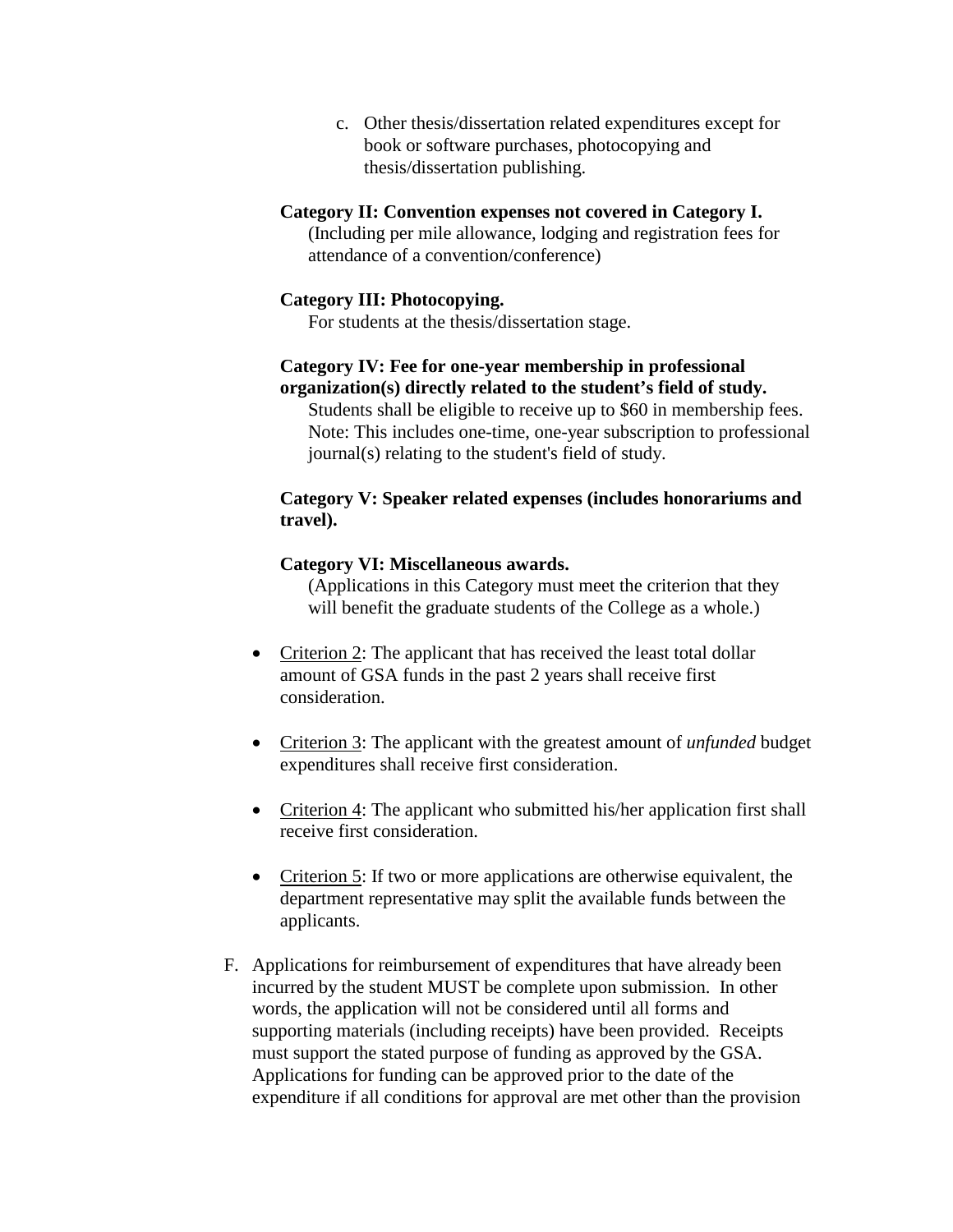of receipts. However, GSA funds shall NOT be disbursed until the **original** receipts are provided. Receipts must be provided **within 30 calendar days of date of the expenditure** and support the stated purpose of funding as approved by the GSA.

- G. Recipients of GSA funds who do not satisfy the conditions stipulated in these By-laws will not be eligible for funding at any future date and will be subject to further action by the Office of the Dean of Research and Graduate Studies.
- H. Guidelines for representatives in accepting (from the applicant) and presenting (to the Assembly) applications (*as approved on 05/05/10*):
	- 1. Applications for *pre-approval* may be accepted by the representative and presented to the Assembly at any point prior to the date of the expenditure, but **only** within the semester of the expenditure. Supporting materials for pre-approved reimbursements, including receipts, **must** be provided to the representative **no later than 30 days** after the expenditure and presented to the Assembly at the next meeting.
	- 2. Applications for *approval*, including all supporting materials, **must** be accepted by the representative **no later than 30 days** after the expenditure, but may be presented to the Assembly at any point within the semester of the expenditure.
	- 3. Applications for *summer expenditures* **must** be accepted by the representative as **approval** applications, under the following circumstances:
		- a. Summer expenditures will be defined, according to the University's schedule for that year, as those incurred **on or after June 1** and **before** the first day of the Fall semester.
		- b. Applications for approval, including all supporting materials, must be accepted by the representative by September 30 of that year, but may be presented to the Assembly at any meeting during the Fall semester.
- I. Mileage will be funded at the current University-set rate per mile, with a maximum of \$100 allowed for travel within a single city.
- J. There shall be no limit as to the number of times a student applies to the GSA, but there shall be **a \$400 per semester limit** on the amount received by an individual. This limit applies to funds disbursed during the regular meetings during the academic year. The following per-student, persemester funding limits apply to the categories described in Section V.E.:

**Category I: \$400.00 Category II: \$150.00**